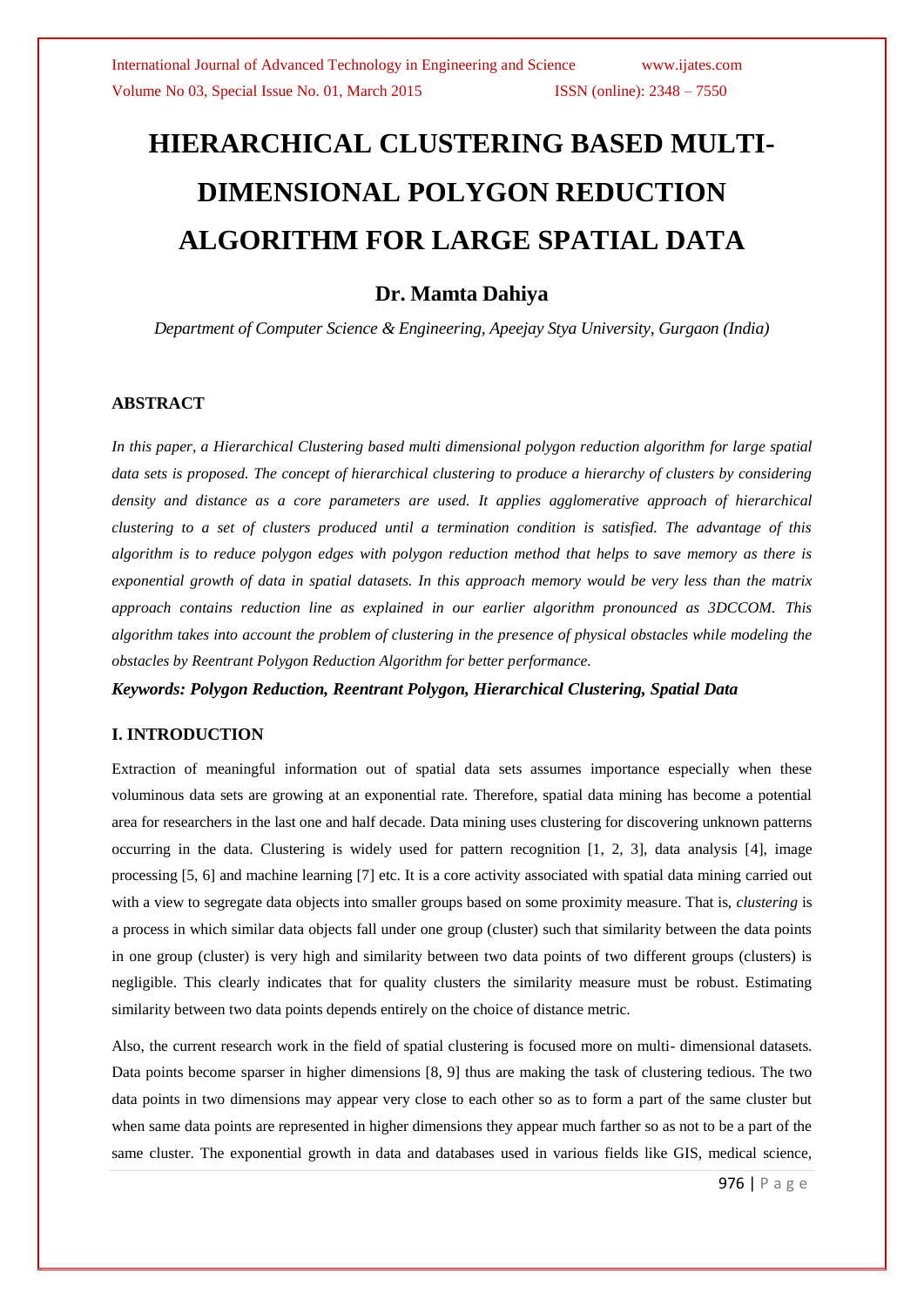business, astronomical sciences etc. has generated the requirement of tools that can be employed for churning useful and previously unexplored information and knowledge automatically. Moreover, with the abundance of such datasets it has become practically impossible to make them free of noise or outliers. The existing algorithms for clustering expect parameter tuning and provide clusters of arbitrary shapes. These algorithms provide expected results in case of two-dimensional and three-dimensional data sets. Many clustering approaches ignore handling obstacles and facilitators present in spatial datasets, especially GIS that results in inefficient and irrelevant clusters. There are some approaches of spatial data include 3DCCOM [11], COD-CLARANS [13], AUTOCLUST+[10], DBCLUC [15] and DBRS+[16] that can handle obstacles and facilitators together but not their possible combination. Also, the outliers (noise element) in the dataset are determined only as residues (byproducts) of the clustering processes. Polygon Reduction clustering algorithm in presence of obstacles, facilitator and constrains which is abbreviated as PRC further extended as a 3DCCOM (Three Dimensional Clustering with Constraints and Obstacle Modelling). 3DCCOM [11] takes into account the problem of clustering in the presence of physical obstacles while modelling the obstacles by Reentrant Polygon Reduction.

As this time, proposed algorithm adopts hierarchical idea to cluster spatial data space in presence of obstacles [12]. It divides the whole data space into multiple regions by keeping two parameters of distance and density parallel without obstacle by raster extension line of obstacle polygon boundary. The presence of obstacles results in the meaningless and impractical spatial cluster result which shows in Fig.1. The problem of spatial clustering in presence of obstacles, facilators and constrains is highly interested recently. Fig.1 (a) shows Original Dataset with obstacles water body and highway etc. (b) formation of cluster with considering obstacles, and (c) showing cluster when ignoring obstacles. In the presented work, the following issues have been significantly addressed:

- Compress/reduce the obstacles i.e. polygons by using set theory.
- Perform clustering without any parameter tuning and human interaction.
- Clustering in the presence of obstacles and facilitators by using concept of hierarchical data mining.





So, a polygon reduction mechanism has been developed to address the challenges stated above.

#### **II. LITERATURE REVIEW**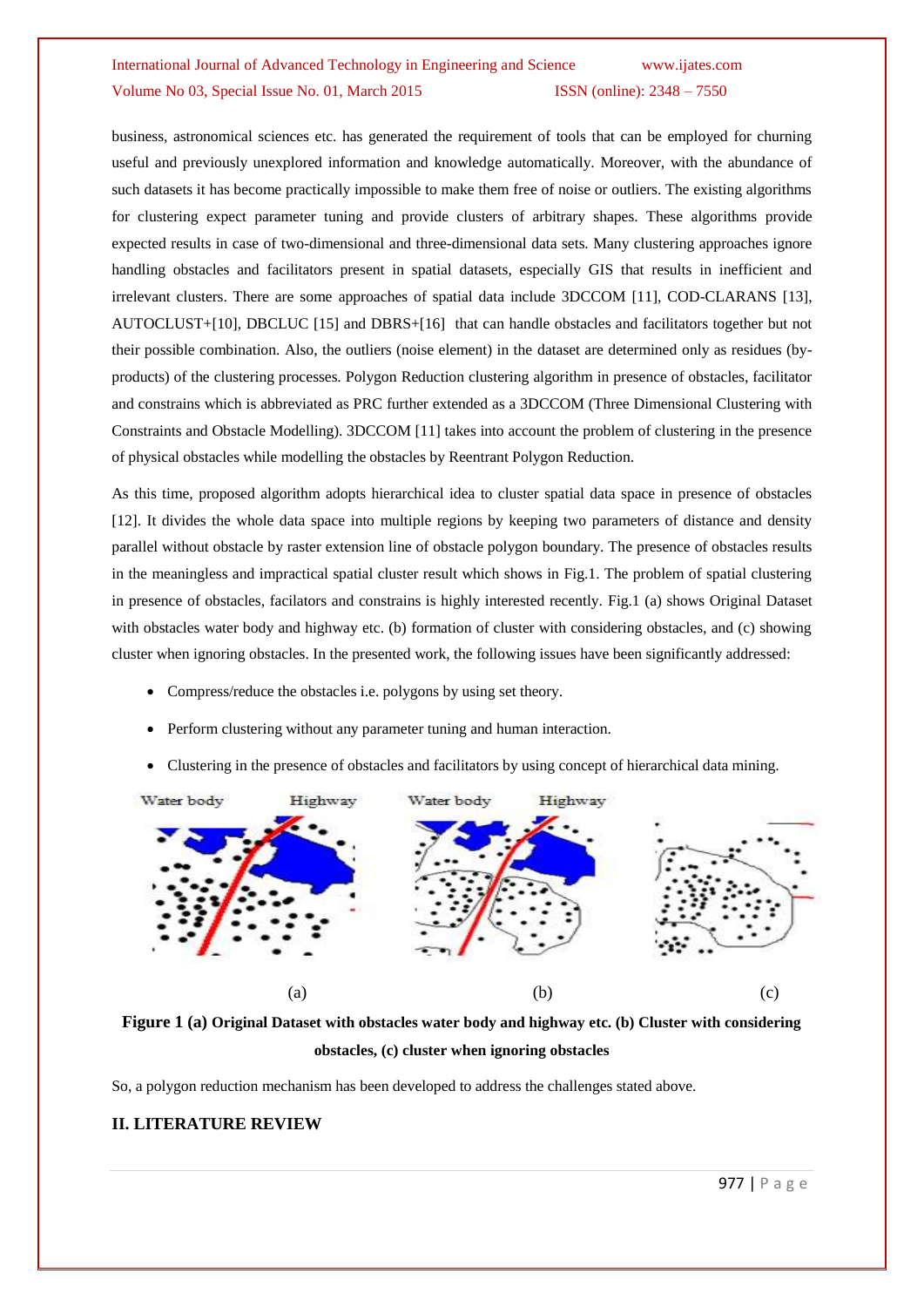In literature, various approaches like AutoClust+ [14], COD-CLARANS [13], DBCluC [15], DBRS O [16] are available that consider the concept of obstacles in the dataset but not many approaches [18] that consider the presence of facilitators also. A facilitator is an object that connects two data objects such as a bridge over a river, a subway under a highway. Conceptually, an obstacle increases the distance between objects while a facilitator decreases the distance. Also, there may be situations in real datasets where two obstacles are intersecting or an obstacle and a facilitator is intersecting or any other possible combination is occurring. The clustering approach must also be able to handle such situation to provide most efficient and relevant clusters.

In COD-CLARANS [13], the authors have represented obstacles through visibility graph and thus computed the obstructed distance between data objects. Also, it detects mostly spherical shaped clusters and depends on userdefined parameters. AutoClust+ [14], which is a graph-based approach, the dataset is modeled through Delaunay structure. DBCluC [15], an extended form of DBSCAN [17], models obstacles using polygons and these polygons are reduced to minimum number of line segments called as obstruction lines that does not compromise with the visibility space. The Fig. 2 shows the obstacle modeling in DBCluc [15]. This approach handles facilitators also, using the concept of entry and exit points.

In [19], a spatial clustering approach in the presence of obstacles based on genetic algorithms and k-medoids has been proposed. Authors have handled obstacles using polygons and visibility graph and thus computed obstructed distance. In [20], a density based clustering with constraints and an obstacle modeling has been proposed. This algorithm uses the concept of polygon reduction but reduction or compressed edges are stored in form of matrix values.



# **Figure2.** The visibility graph of two data objects a and b having obstacles  $\alpha$  and  $\beta$  modeled using **polygons.**

But in proposed algorithm, compress polygon values are stored using set theory so that use of memory can be more efficient as there is exponential growth in spatial database. We are also using two important parameters: distance and density parallel so that efficient clusters can be formed specifically for demographic data assessment.

#### **2.1 Hierarchical Clustering**

Hierarchical method: This method creates a hierarchical decomposition of the given set of data objects [16]. The agglomerative also called bottom-up approach starts with each object forming a separate group and successively merges the objects close to one another, until all of the groups are merged into one or some termination condition holds. The divisive also called top-down approach starts with all objects in the same cluster and a cluster is split up into smaller clusters until each object is in one cluster or until a termination condition holds.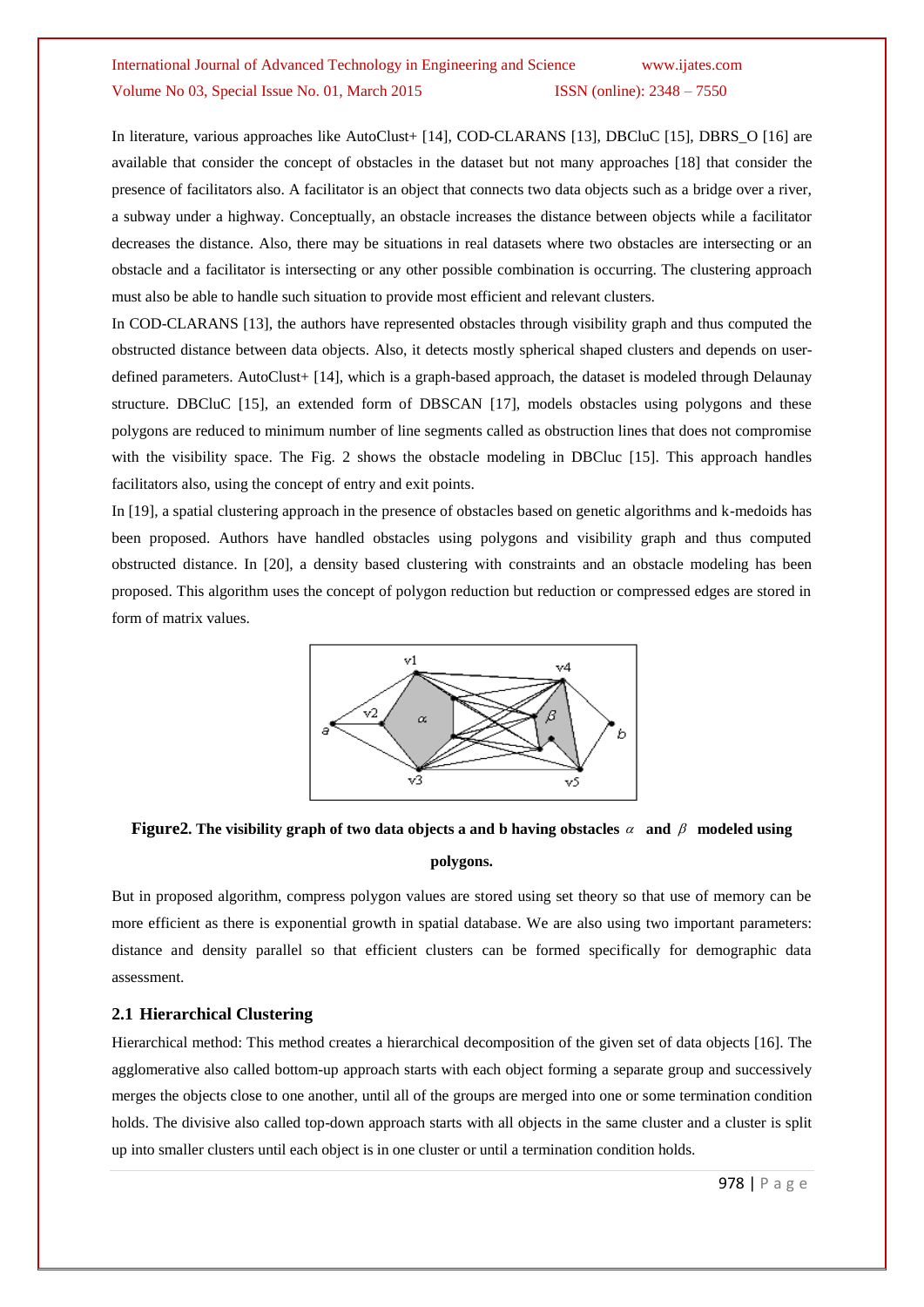## **2.2 Density Based Clustering**

The key idea behind the density based clustering is that for each point of a cluster, the neighborhood of a given radius ( *Eps*) has to contain at least a minimum number of points (*Minpts*) i.e. the density of the neighborhood has to exceed some threshold. Following are some definitions to formalize the notion of cluster and noise in the density based clustering.

#### **Definition 2.1** Eps-neighborhood of a point

The Eps-neighborhood of a point p denoted by  $N_{Eps}(p)$ , is defined as:  $N_{Eps}(p) = \{q \in D \mid dist(p,q) \leq Eps\}$ 

Where D is a database of points or objects. Density based clustering require that for each point of a cluster, there should be at least a minimum number of points *Minpts* in the Eps-neighborhood of that point.

#### **Definition 2.2** Directly-density-reachable

A point *q* is directly-density-reachable from a point *p* wrt *Eps* and *Minpts* if

- 1.  $q \in N_{Eps}(p)$  and
- 2.  $|N_{Eps}(p)| \geq M$ inpts

The data points can be divided core points and border points, where core points satisfy density criterion and exist in the core of the dataset, while border points don"t satisfy density criterion and exist on the borders of the dataset. Eps-neighborhood of a border point contains significantly less number of points than that of a core point. Density based algorithm general idea is to continue growing the given cluster as long as the density in the neighborhood exceeds some threshold i.e. for each data point in the cluster; the neighborhood of a given radius has to contain at least a minimum number of points

#### **Definition 2.3** Density-reachable

A point *p* is density-reachable from a point *q* wrt *Eps* and *Minpts* if there exists a chain of points  $p_1$ ,  $p_2...p_n$  and  $p_1 = q$ ,  $p_n = p$ , such that  $p_{i+1}$  is directly-density-reachable from  $p_i$ .

#### **Definition 2.4** Cluster

Let *D* be a database of points. A cluster *C* wrt *Eps* and *Minpts* is a non-empty subset of *D* satisfying the following conditions:

1. Maximality: ∀p,q∈D, if p∈C and *q* is density-reachable from *p* wrt *Eps* and *Minpts*, then q∈C.

2. Connectivity: ∀p,q∈C, *p* and *q* are density-connected to each other wrt *Eps* and *Minpts*.

#### **Definition 2.5** Noise

Let  $C_i$ ,  $C_2...C_k$  be the clusters created from the database *D* wrt *Eps* and *Minpts*, then noise is the set of points in the database not belonging to any cluster i.e.

noise =  $\{p \in D \mid \forall i: p \notin Ci, 1 \leq i \leq k\}$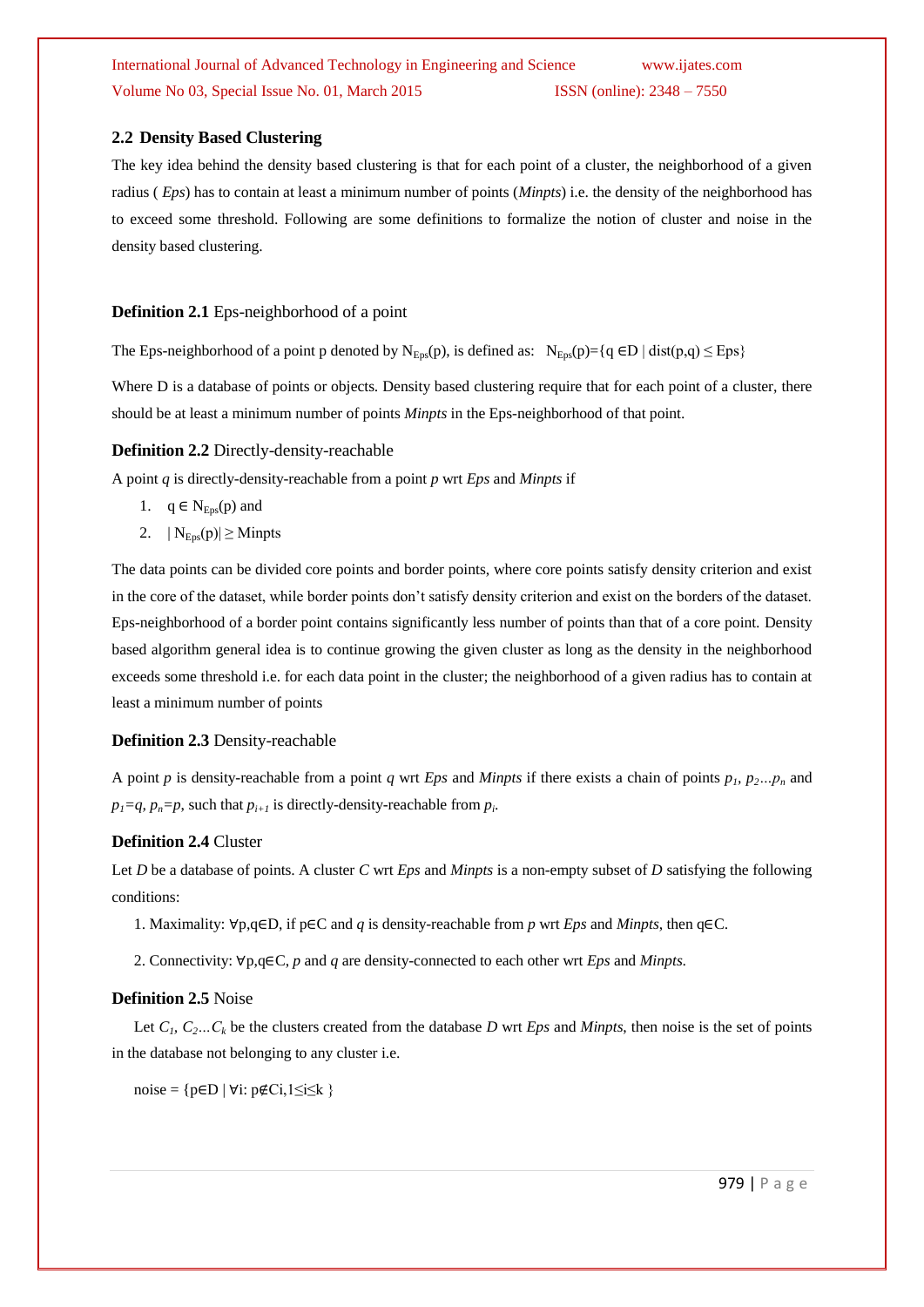### **2.3 Dbscan Algorithm**

The algorithm *DBSCAN (Density Based Spatial Clustering of Applications with Noise)* is designed to discover the clusters and the noise in a spatial database in the absence of obstacles according to definitions given above. Ideally, we would have to know the appropriate parameters Eps and MinPts of each cluster and at least one point from the respective cluster. To find a cluster start with an arbitrary point p and retrieve all points density reachable from p wrt *Eps* and *Minpts*. If p is a core point, this procedure yields a cluster wrt Eps and MinPts (Lemma 2).

If p is a border point, no points are density-reachable from p and DBSCAN visits the next point of the database. Since we use global values for Eps and MinPts, DBSCAN may merge two clusters according to definition 2.4 into one cluster, if two clusters of different density are "close" to each other. Let the *distance* between two sets of points S1 and S2 be defined as *dist*  $(SI, S2) = \min \{dist(p,q) | pe S1, q \in S2\}$ . Then, two sets of points having at least the density of the thinnest cluster will be separated from each other only if the distance between the two sets is larger than Eps.

Consequently, a recursive call of DBSCAN may be necessary for the detected clusters with a higher value for MinPts. This is, however, no disadvantage because the recursive application of DBSCAN yields an elegant and very efficient basic algorithm. The most important function used by DBSCAN is ExpandCluster for large dataset. Region queries can be supported efficiently by spatial access methods such as R\*-trees or SR trees which are assumed to be available in a SDBS for efficient processing.

#### **2.4 Obstacle Modeling**

Almost all physical obstacles like rivers, hills, and highways etc. can be modelled using simple polygons. All the polygons can be divided into two types: simple polygons and crossing polygons. A simple polygon is the polygon in which every edge in the polygon is not intersected with any other edge in the polygon and a crossing polygon is the polygon in which at least one edge is intersected with any other edge in the polygon. Simple polygons can be further divided into two types: convex and concave as shown in figure 3(a) (b). A polygon is a convex polygon if all vertices of the polygon make the same directional turn whether clockwise or anticlockwise. Suppose a polygon P does not follow the claim. It then is obvious that P is not a convex. All other polygons, which don"t satisfy this condition, are said to be concave. In order to test a turning direction for 3 consecutive vertices, the sign of the triangle area of 3 points is examined via a determinant. As a result, the sign of the determinant evaluates the turning direction either a clockwise or a counter clockwise.



980 | P a g e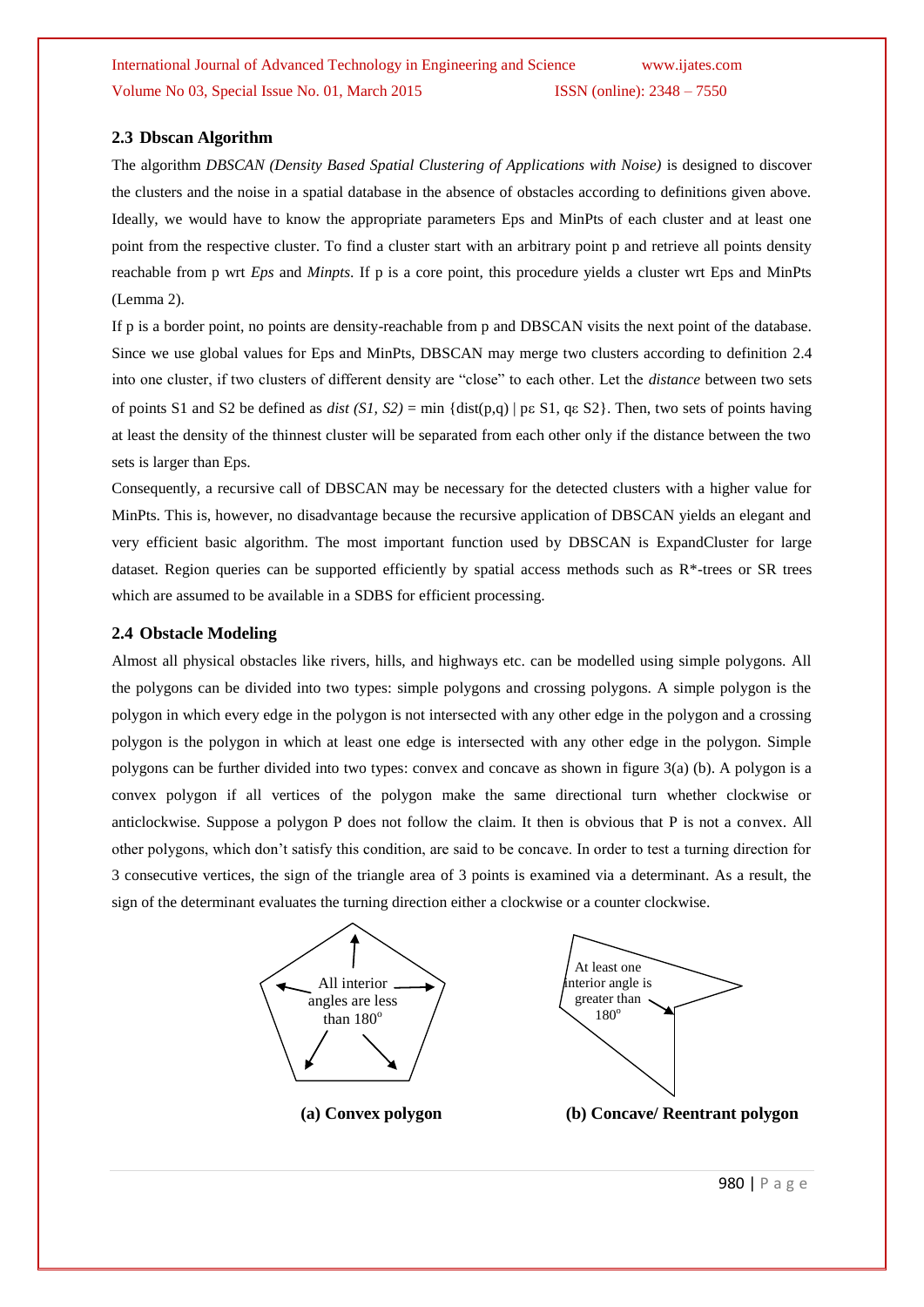Figure 3(a) in convex polygon all interior angles are less than 180 degree; (b) in concave polygon at least one interior angle is greater than 180 degree.

Note that we assume that all points in a polygon are enumerated in an order either clockwise or a counter clockwise. Hence, we can easily identify a type of a polygon as well as a type of each vertex from the polygon in a linear time O (n), where n is the number of points in a polygon.

#### **III. REETRANT POLYGON REDUCTION ALGORITHM**

In any clustering algorithms, when obstacles are considered, the visibility of data objects with each other is checked via the line segments or edges of the obstacle. The number of line segments to check is the number of edges of the polygons, which is large in number for a large data space. The number of lines to check can be reduced to actual one by our proposed polygon-edge reduction algorithm but memory would be much less then the matrix approach contains reduction lines. We are here to going to use set of reduction lines. Let us call the reduced number of lines as reduction lines. The algorithm assumes the following definition of a polygon.

#### **Definition 3.1:** Polygon

A simple polygon is denoted by an undirected graph P (V, E) where V is a set of k vertices:  $V = \{v_1, v_2, ..., v_k\}$ and E is a set of k edges:  $E = \{e_1, e_2, \ldots e_k\}$  where ei is a line segment joining  $v_i$  and  $v_{i+1}$ ,  $1 \le i \le k$ .  $i+1=1$  if  $i+1 \ge k$ . First all the convex vertices of the polygon are extracted because only convex vertices are considered to find the visibility between two data objects. Assume that a polygon P (V, E) of n convex vertices is stored in the form of adjacency matrix A of order n×n where A [I,J]=1 if edge (I,J) exists between vertices I and J i.e.(I,J)  $\varepsilon$  E.

 $A [I, J] = 0$  if  $(I, J)$  not  $\varepsilon E$ .

The algorithm returns the output ordered set O.

 $O = \{(I, J): I, J \in V, pair (I, J) \text{ is a reduction line}\}$ 

It first identifies the convex vertices in the polygon by turning direction approach and by checking the triangle area of three consecutive points via its determinant. After finding all the n convex vertices, a matrix A of order n×n stores the link information about polygon. The entries in the upper half of matrix 'A' are checked so as to avoid the repetition because the polygon is undirected graph.

#### **Algorithm: Reentrant\_poly\_red (P)**

//P is given polygon with V vertices and E edges

//Output: A set of obstruction lines (I, J) in ordered set O. Identify the convex and concave vertices. Let convex vertices be n; Store the link information of convex vertices in A taking them in order;

Flag=0; k=0; FOR  $(I=1; I<=n; I++)$  { FOR (M=0; M<=k; M++) { // k is always<=n IF  $(I = B [M])$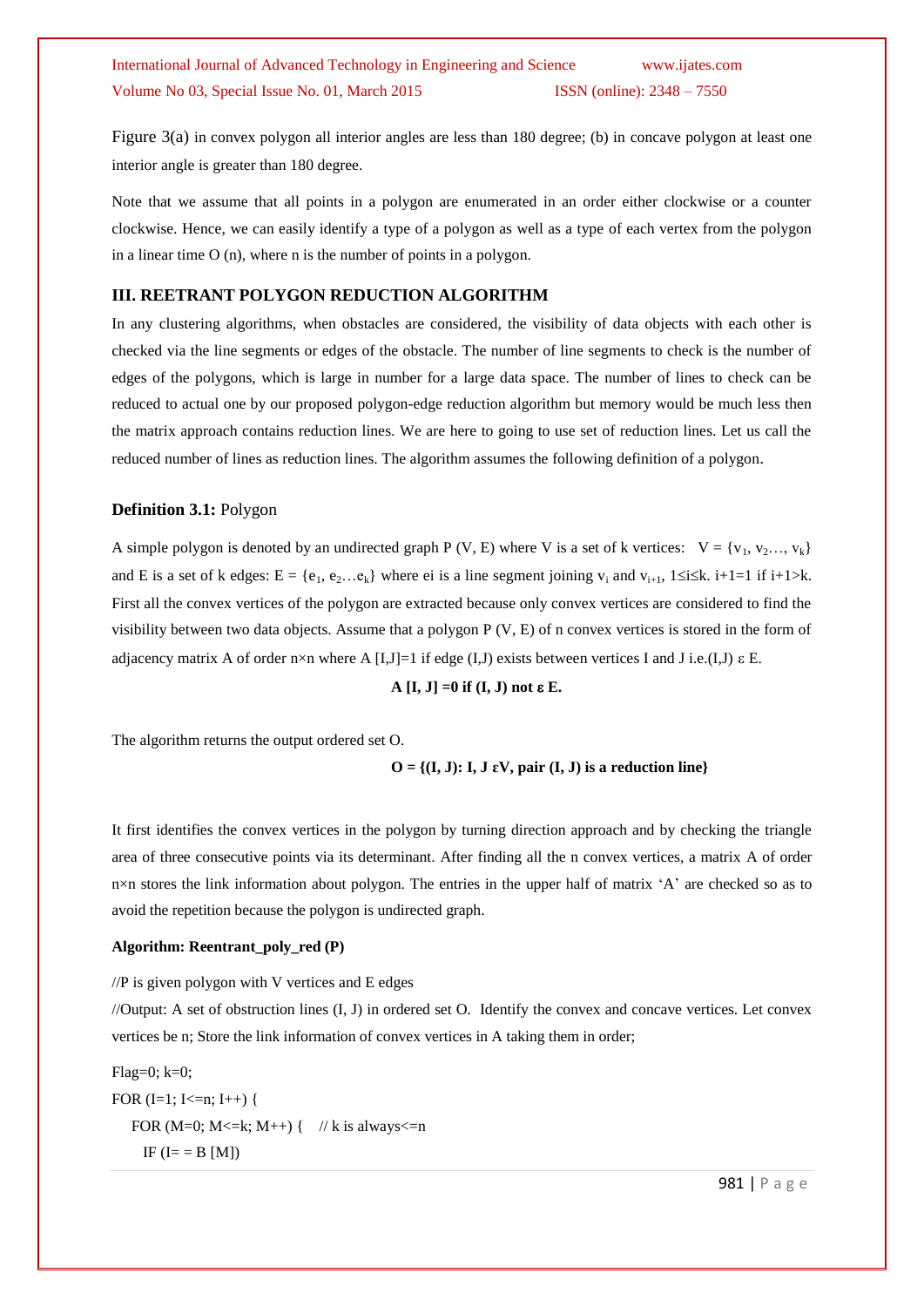International Journal of Advanced Technology in Engineering and Science www.ijates.com

Volume No 03, Special Issue No. 01, March 2015 ISSN (online): 2348 – 7550

```
 { // B is matrix for storing row numbers
     Flag: =1; }
 FOR (J=I; J<=n; J++){
      IF( (A[I,J]=1) OR (A[I,J]=0) AND ((I,J) is interior to P) ))
     { 
                Push (O, I, J); // Insert (I, J) into ordered set O
             B[k]:=J; k++; }
    IF (Flag = = 1)
     {
          A [I, J]:=0; } } 
 Flag: =0;
 } }
```

```
Return O i.e. Reduction Lines L; // END
```
All reduction lines should be interior to polygon P and each convex vertex should've at least one reduction line from it. The number of reduction lines must be at least equal to the number of convex vertices to allow the correct visibility between the data points. Take the example convex polygon shown in figure 4(a) that has six convex vertices and six edges. Corresponding to these six convex vertices, the input matrix A becomes as shown in figure 4(b). As a result of the application of the polygon reduction algorithm, the output ordered set O is shown in figure 4(d). The output-reduced polygon is constructed according to output ordered set O and is shown in figure 4(c), which contains five instead of six reduced lines.



|                | $\mathbf{1}$     | $\overline{2}$   | 3                | $\overline{4}$   | 5                | 6              |
|----------------|------------------|------------------|------------------|------------------|------------------|----------------|
| $\mathbf{1}$   | $\boldsymbol{0}$ | $\mathbf{1}$     | $\overline{0}$   | $\overline{0}$   | $\overline{0}$   | 1              |
| $\overline{c}$ | <u>1</u>         | $\boldsymbol{0}$ | $\mathbf{1}$     | $\boldsymbol{0}$ | $\boldsymbol{0}$ | $\overline{0}$ |
| $\overline{3}$ | $\boldsymbol{0}$ | 1                | $\boldsymbol{0}$ | $\mathbf{1}$     | $\boldsymbol{0}$ | $\overline{0}$ |
| $\overline{4}$ | $\boldsymbol{0}$ | $\boldsymbol{0}$ | $\mathbf{1}$     | $\boldsymbol{0}$ | $\mathbf{1}$     | $\overline{0}$ |
| 5              | Ø                | $\boldsymbol{0}$ | $\boldsymbol{0}$ | 1                | $\boldsymbol{0}$ | 1              |
| 6              | 1                | $\pmb{0}$        | $\boldsymbol{0}$ | $\boldsymbol{0}$ | <u>1</u>         | 0              |

(a) Input Polygon (b) Input matrix A(with replicated values)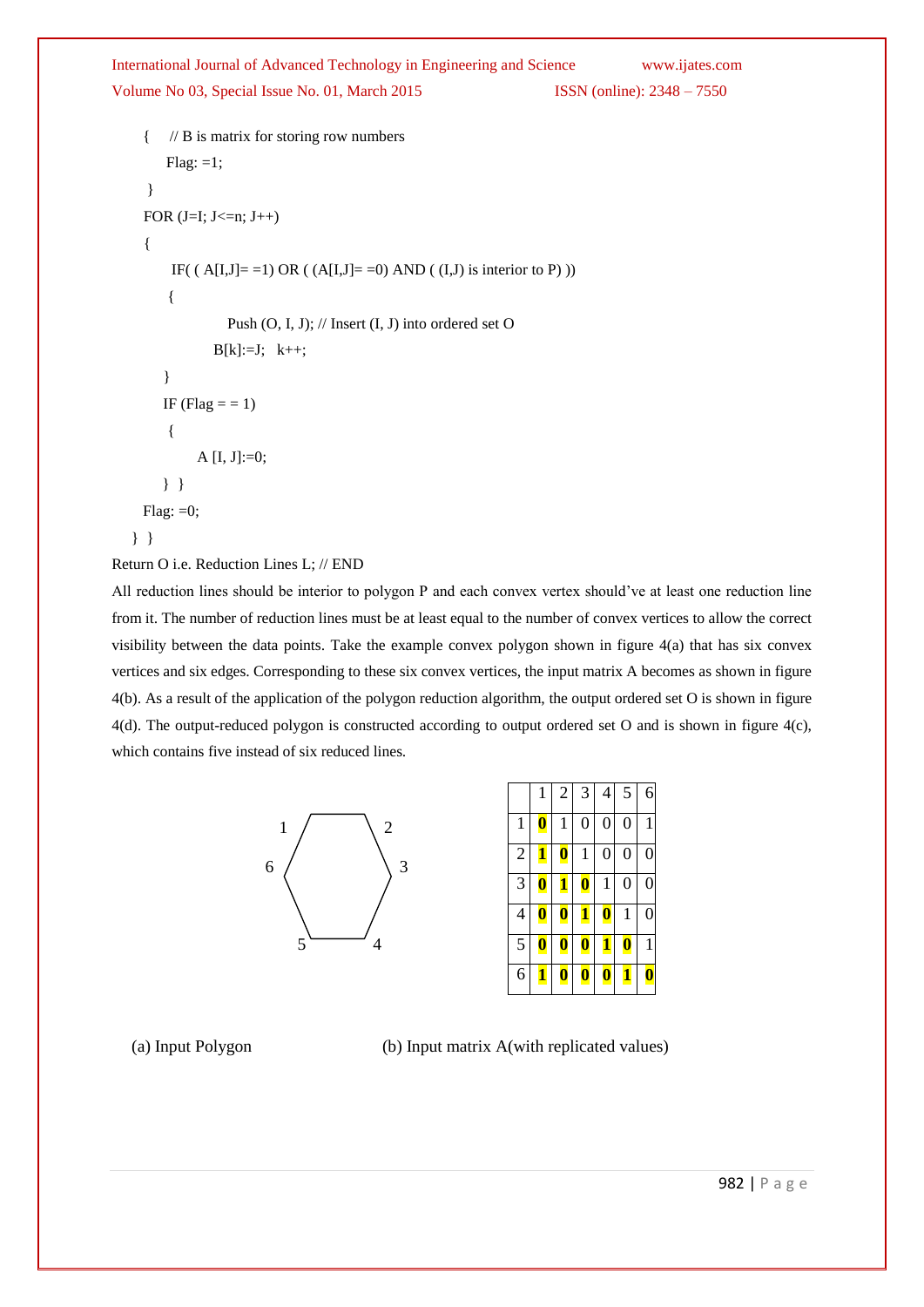

6 3 **Set(O)={ (1,2) (1,3) (1,4) (1,5) (1,6) }**

#### **(c) Output Matrix (d) Output ordered set O**

**Figure 4 (a) Input Polygon, (b) Input Matrix A having replicated data, (c) Output Matrix, (d) Output ordered set O with no replicated data**

This is the case where significant improvement is not achieved but in the case of concave polygons, a remarkable improvement can be obtained. So, in a large dataset, where the number of obstacles can be large in number and hence the number of edges to test is also large in number, the polygon reduction algorithm can be applied to reduce the number of lines to test during the clustering procedure.

#### **IV. PROPOSED ALGORITHM**

PROPOSED HIERARCHICAL CLUSTERING BASED MULTI DIMENSIONAL POLYGON REDUCTION ALGORITHM FOR LARGE SPATIAL DATA SETS IS BASED ON 3DCCOM (3 DIMENSIONAL CLUSTERING WITH CONSTRAINTS AND OBSTACLE MODELLING)[11] PRONOUNCED AS 3DCCOM TAKES INTO ACCOUNT THE PROBLEM OF CLUSTERING IN THE PRESENCE OF PHYSICAL OBSTACLES WHILE MODELLING THE OBSTACLES BY POLYGON REDUCTION. THE ALGORITHM ALSO USING CONCEPT OF DENSITY BASED CLUSTERING. IT APPLIES AGGLOMERATIVE APPROACH OF HIERARCHICAL CLUSTERING TO A SET OF CLUSTERS PRODUCED UNTIL A TERMINATION CONDITION IS SATISFIED. DISTANCE AND DENSITY ARE TWO KEY PARAMETER FOR PROPOSED ALGORITHM. TO BETTER HAVE AN UNDERSTANDING OF THIS, WE HAVE ANOTHER DEFINITION TO FIND THE DISTANCE BETWEEN THE TWO CLUSTERS.

#### **Definition 4.1** Distance between two clusters

Let  $C = \{c_1, c_2...c_k\}$  be the set of clusters produced by any clustering algorithm. The distance between two clusters  $c_i$  and  $c_j$  is defined as: dist ( $c_i$ dist  $(c_i, c_j) = Min$  {dist  $(p, q) | p \in c_i$  and  $q \in c_j$ }.

The distance function takes all the points from two clusters and finds the distance, which is the distance between two nearest neighbors respectively from two clusters as Fig. 5 below shows.



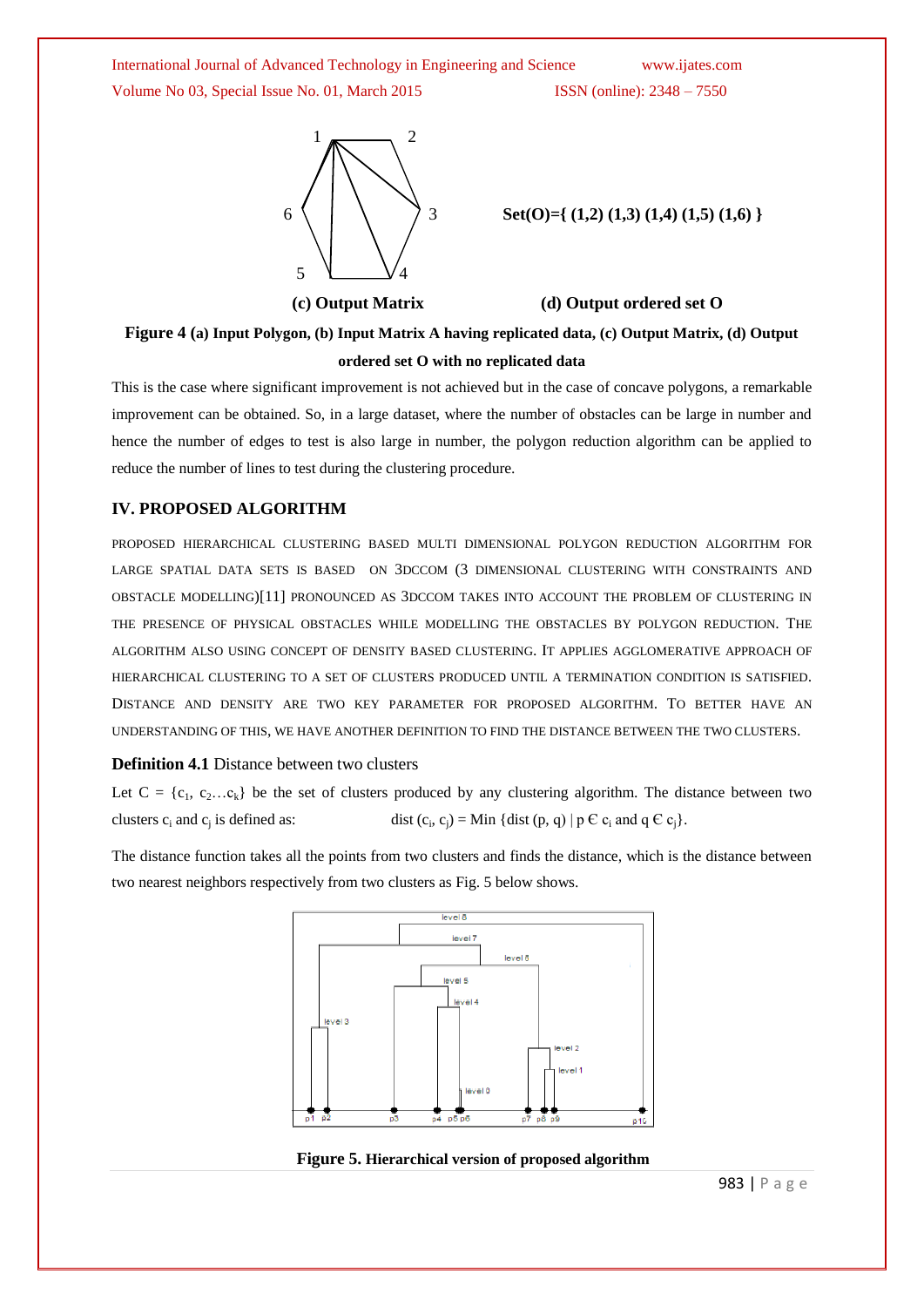The threshold distance Dmin is taken to have an upper bound on the acceptable distance between two clusters. Two clusters can be merged at a subsequent step if the distance between the two clusters is no more than Dmin but we also keep density of cluster as an important parameter. The clusters at subsequent steps are merged together until the current clustering at a stage becomes similar to the clustering at the previous stage i.e. the number of clusters is same at two stages; this forms the termination condition for the proposed algorithm.

## **Proposed\_algorithm** (Database D, obstacles O, Dmin)

```
\frac{1}{2} Dmin is the minimum threshold distance between two clusters c1 and c2; Dmin\geEps
//Output: A hierarchy of Clusters with distance and density parameter
C = 3DCCOM (D, O); //Start clustering as in 3DCCOM
DO
  FOR (D=DT; D<= Dmax; D=D+DT)
 FOR (random c_i and c_i \varepsilon set of clusters C) do
IF (Dc_i \le D) AND (Dc_j \le D) AND (dist (c_i, c_j)\le Dmin ) // D is aligned threshold density
Pts: =merge (c_i, c_j);
           ClusterId:= assign_next_Id(pts,ClusterId); 
          Density of ClusterId=Dc<sub>i</sub>+Dc<sub>i</sub>
          Add ClusterId to C";
Remove c_i, c_j from set of clusters C;
      END IF;
      ELSE 
Remove c_i, c_j from set of clusters C;
        Add ci, cj to C';
      END ELSE;
    END FOR;
END FOR;
Write ClusterIds of clusters in C' to C;
WHILE //(no more change from previous clustering);
RETURN// hierarchy of clusters;
```
One example illustrating this idea, in this figure  $5 = \{p1, p2... p10\}$  is the original clustering produced by the clustering algorithm wrt Eps and Minpts and is at level 1. Further merging of clusters result at level 2. In this way process goes up to level 8, which may be similar to level 9, where process of hierarchical clustering stops.

## **V. EXPERIMENTAL RESULTS AND ANALYSIS OF PROPOSED ALGORITHM**

Basically, proposed Hierarchical Clustering based multi dimensional polygon reduction algorithm for large spatial data sets is a combination of density based and hierarchical clustering algorithm. DBCLUC is the mostly acceptance density-based clustering algorithm in presence of obstacle. To demonstrate the advantage of proposed algorithm, it will compare with DBCLUC and 3DCCOM in this experiment. To facilitate the comparison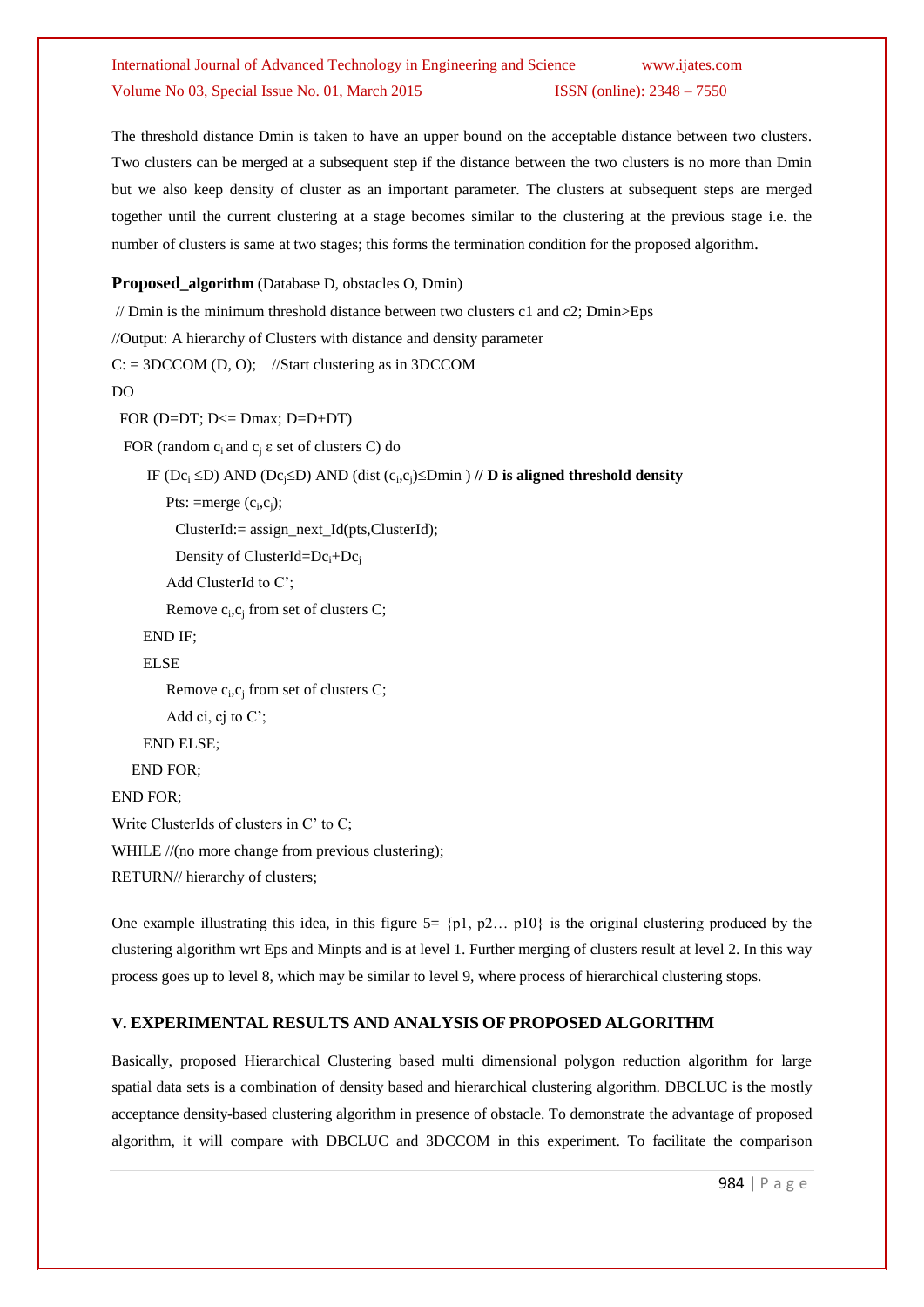between algorithms, the real data set is used and compares it with new dataset. For simplicity, the synthetic spatial data set is 3-dimesional spatial data. The data set and obstacles are showed as Fig.6 (a). The best results of algorithms with a broad range of parameter settings are selected. Clustering result of this spatial data space is showed by Fig.6 (b), (c), and (d) when the obstacles, facilitator, outliers are present or ignored. The simulated results are shown with help of ArcGIS tool. The different cluster of data space is described by different color as following.



# **Figure 6 (a) Population distribution considering obstacles and facilitators of Rohat Village, Sonepat, India, (b) Population Clusters with a fixed densities, (c) Population clusters with proposed Algorithm at level 3 and (d) clusters at level 4**

Hierarchical Clustering based multi dimensional polygon reduction algorithm gives result at different levels by keeping density and distance are core parameter. For example suppose we want to query population of different part of country as per area by taking distance and their density. We can find out heterogeneous or homogeneous population distribution per capita by ignoring or considering different obstacles and facilitators. Here with proposed algorithm Cluster results in presence of obstacles and constrains are showed by Fig 6 (b) Population Clusters with a fixed densities, fig 6(c) Population clusters at level 3, and fig 6 (d) Population clusters with proposed algorithm at level 6 in the Presence of obstacles and facilitators. Through comparison and analysis of cluster results of two algorithms, the conclusion is that proposed algorithm can get better cluster result in presence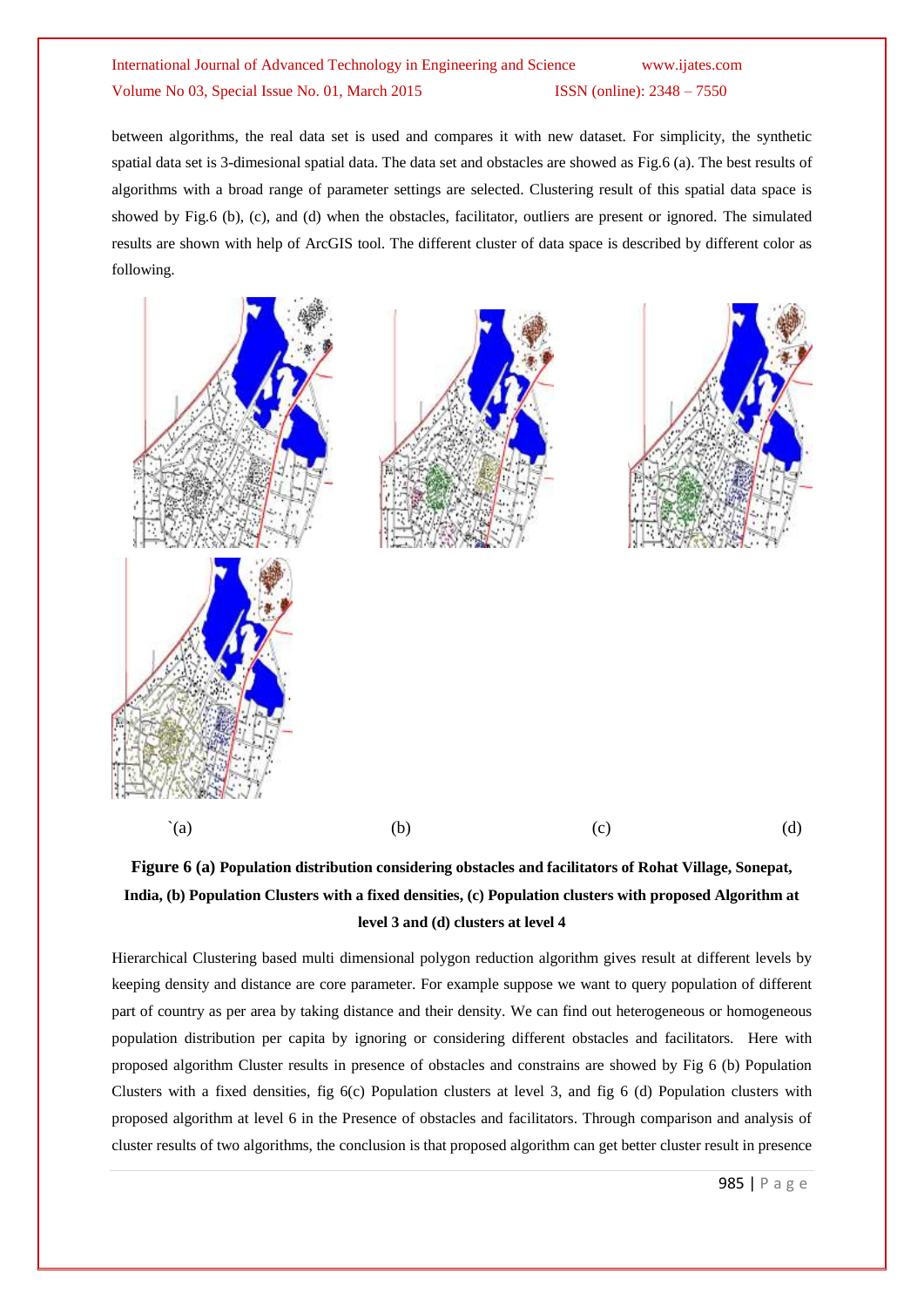of facilitator and obstacles than DBCLUC. DBCLUC can cluster spatial data space with obstacles, but the process of obstacles in arbitrary shape is ideal insufficiently.

We can find out heterogeneous or homogeneous population distribution per capita by ignoring or considering different obstacles and facilitators. Here with proposed algorithm Cluster results in presence of obstacles and constrains are showed by Fig 6 (b) Population Clusters with a fixed densities, fig 6(c) Population clusters at level 3, and fig 6 (d) Population clusters with proposed algorithm at level 6 in the Presence of obstacles and facilitators. Through comparison and analysis of cluster results of two algorithms, the conclusion is that proposed algorithm can get better cluster result in presence of facilitator and obstacles than DBCLUC. DBCLUC can cluster spatial data space with obstacles, but the process of obstacles in arbitrary shape is ideal insufficiently. There are many scattered meaningless cluster in the final cluster result of DBCLUC.

Algorithm proposed in this paper inherits advantage of polygon reduction and density cluster algorithm and it can operate obstacle polygons and find clusters in arbitrary shape to avoid scattered meaningless cluster in final result. So the cluster result of proposed algorithm is more accurate and more practical. At the same time, the execution space-time cost of this algorithm is very less than DBCLUC because of the adoption of reentrant polygon reduction strategy using set theory.

There are a number of areas into which the proposed work can be extended or improved. The work shows how to consider obstacles in the clustering process and how to model the physical obstacles using the reduction algorithm, but no indexing scheme is used for obstacles. In the absence of any indexing scheme, all produced reduction lines are checked for visibility of a data point. By using an indexing scheme, only lines in the neighborhood of a particular data point can be checked instead of all the lines. With such a scheme, the complexity can be reduced to *O (N log N)* which would be a significant improvement over the proposed algorithm.

## **VI. ACKNOWLEDGMEN**T

The authors would like to thank the Apeejay Stya University to support me in research and allow me to use laboratory for various software.

#### **REFERENCES**

- [1] Yeung K. Y., Fraley C., Murua A., Raftery A. E., and Ruzzo W. L.(2001): Model-based clustering and data transformations for gene expression data. *Bioinformatics*, 17(10):pp.977–987.
- [2] Law M. H. C., Topchy A. P., and Jain A. K.(2004): Model-based clustering with soft and probabilistic constraints. Technical report, Michigan State University.
- [3] Zhong S. and Ghosh J.(2003), A Unified Framework for Model-based Clustering Data Analysis. In Journal of Machine Learning Research, pp. 1001-1037 .
- [4] Hui F., Chengxiang Z., Lei L., and Jiong Y.(2004): Subspace Clustering for Microarray Data Analysis: Multiple Criteria and Significance Assessment. In Proc. of the 2004 IEEE Computational Systems Bioinformatics Conference (CSB 2004)